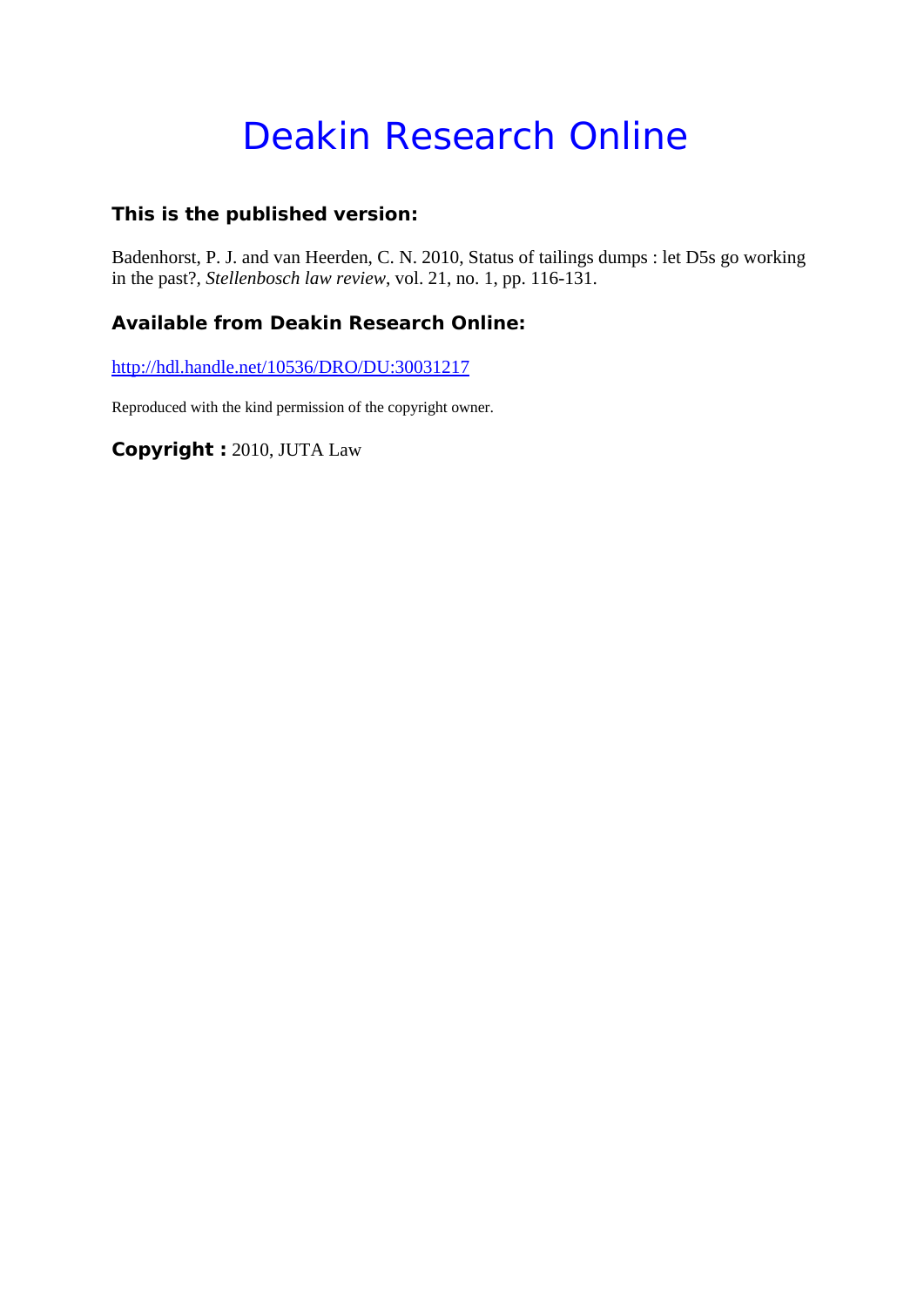# **STATUS OF TAILINGS DUMPS: LET'S GO WORKING IN THE PAST?\***

PJ Badenhorst BLC LLB LLM LLM LLD Associate Professor of Law, Deakin University Visiting Professor of Law, Nelson Mandela Metropolitan University

CN van Heerden BCOM LLB HBA MBA LLM Member of Johannesburg Bar

#### **1 Introduction**

The *De Beers Consolidated Mines Ltd v Ataqua Mining (Pty) Ltd' ("De Beers")* decision is important regarding the legal status of mine dumps or tailings dumps created by mining companies before the Mineral and Petroleum Resources Development Act 28 of 2002 ("the MPRDA") came into operation. The concept "tailings" as a definition first appeared in section 1 of the Minerals Act 50 of 1991 ("the Minerals Act"), where it was defined as "any waste rock, slimes or residue derived from any mining operation or processing of any mineral". Before the Minerals Act dumps were simply referred to as "mine dumps". The MPRDA did not repeat the definition of "tailings", but introduced two new concepts namely "residue stockpile" and "residue deposit" without linking them to "tailings" as it occurred in the Minerals Act. The concept "residue stockpile" is defined as "any debris, discard, tailings, slimes, screening, slurry, waste rock, foundry sand, beneficiation plant waste, ash or any other product derived from or incidental to a mining operation and which is stockpiled, stored or accumulated for potential re-use, or which is disposed of, by the holder of a mining right, mining permit or production right".<sup>2</sup> The concept "residue deposit" means "any residue stockpile remaining at the termination, cancellation or expiry of a prospecting right, mining right, mining permit, exploration right or production right".<sup>3</sup> It speaks for itself that the MPRDA applies to these two new concepts. Whether the MPRDA applies to mine dumps or tailings dumps created before inception of the MPRDA has become a pertinent legal issue.

The court in *De Beers* decided that "tailings dumps" are not governed by the provisions of the MPRDA. Ownership of tailings dumps is determined by the common law principles of property law. It will be argued that the same would apply to tailings dumps created by holders of "old order mining rights" for a period of time after commencement of the MPRDA until eventual termination

A discussion of *De Beers Consolidated Mines Ltd v Ataqua Mining (Ply) Ltd* OPD 13-12-2007 case no 3215/06.

OPD 13-12-2007 case no 3215/06.  $\overline{2}$ 

S1.

 $\overline{\mathbf{3}}$ S 1.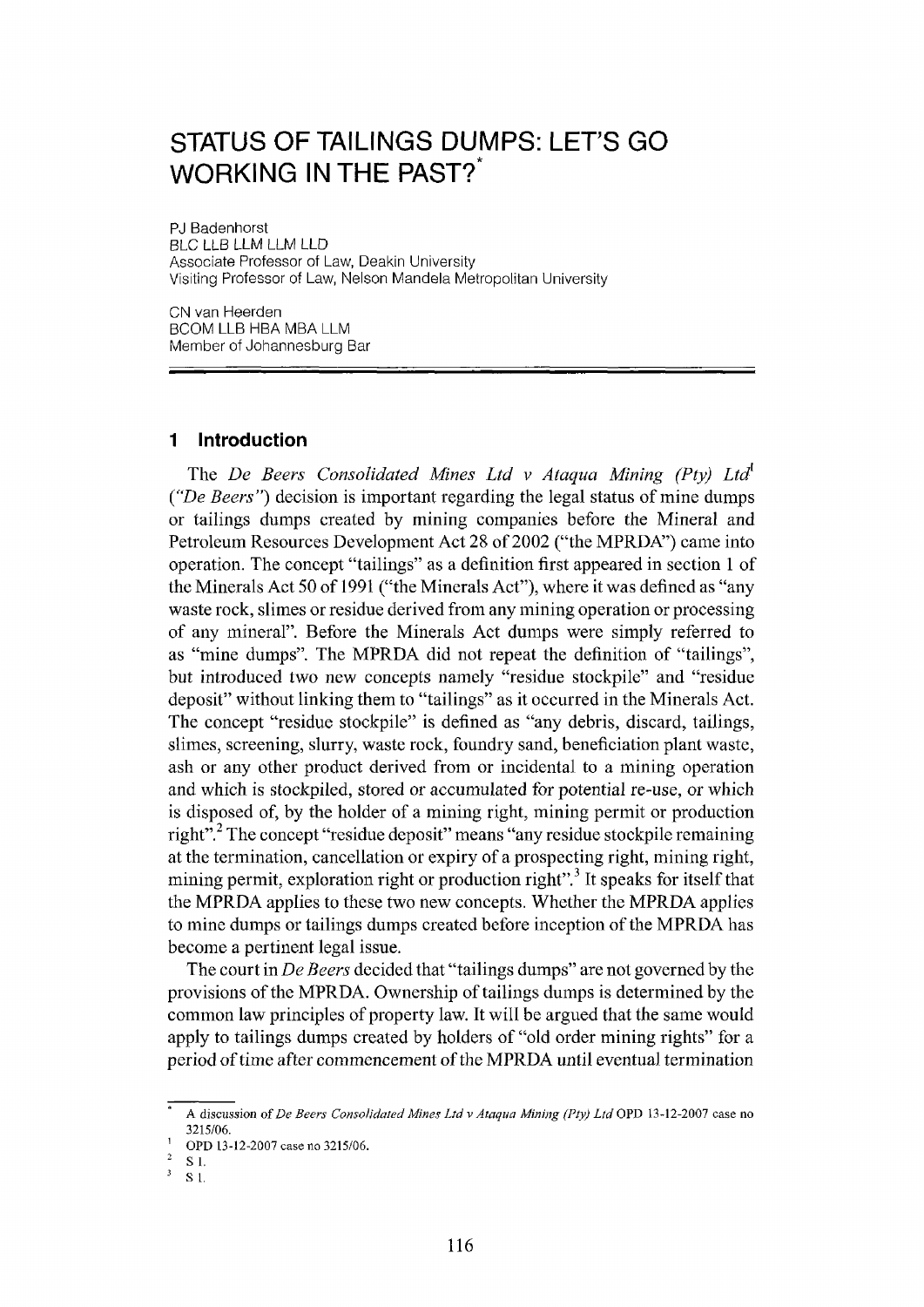in 1932. Treatment of accumulated pulsated tailings in the recovery plant continued up until the end of May 1932. As from January 1940, De Beers leased the New Company's assets and operated the Jagersfontein mine for its own account. No mining was done owing to the Second World War, but the re-treatment of old pulsated gravels continued up to October 1940. Shortly thereafter the mine was closed down and refitted and re-equipped with a new reduction plant. The reconditioned mine, which had been shut down for 17 years, recommenced production in July 1949, and continued until 1971, when De Beers ceased the mining operations of the New Company. At the time, De Beers had full knowledge of the fact that the tailings dumps contained diamondiferous material which could, when economic circumstances were conducive to further exploitation, again be the subject of further mining operations.<sup>10</sup> By notarial deed of cession on 20 September 1973 the New Company ceded the rights to all precious stones and all precious metals, base minerals, and oils in the farm to De Beers. Thereafter the mine was stripped of all treatment plant and equipment and the infrastructure for resuming underground operations was removed and sold off. In terms of another notarial agreement of cession executed on 8 October 1973, the New Company ceded to De Beers all its assets, whether immovable, movable, incorporeal or otherwise. A prospecting right (712006) in terms of the MPRDA was issued on 31 December 2006 to Ataqua Mining (Pty) Ltd ("Ataqua Mining") by the Deputy Director-General and the Minister of Minerals and Energy to prospect on the farm.

The different rights existing or claiming to exist in respect of the farm and tailings dumps can be summarised as follows:

- (a) Rights in terms of a notarial lease whereby De Beers, since January 1940, leased the New Company's assets, including certain land, mines and mining claims and operated the mine on the farm;  $<sup>11</sup>$ </sup>
- (b) Ownership of all the assets of the New Company, whether movable, immovable or incorporeal by virtue of a notarial agreement of cession on 8 October 1973 by the New Company;<sup>12</sup>
- (c) Mineral rights in respect of precious stones, precious metals, base minerals and oil in respect of the farm held by De Beers by virtue of a registered notarial cession of mineral rights 0[20 September 1993 by the New Company;<sup>13</sup>
- (d) Prospecting permit<sup>14</sup> and mining authorisation<sup>15</sup> in terms of the Minerals Act 50 of 1991, held by De Beers;
- (e) New order prospecting rights in respect of the farm held by Ataqua Mining; and
- (f) Ownership of the farm.

 $10$  Para 4.

 $\frac{11}{2}$  Paras 4 and 5.

<sup>12</sup> Para 6.

 $\frac{13}{14}$  Para 6.

<sup>&</sup>lt;sup>14</sup> See para 68(iv).

See para 68(iv).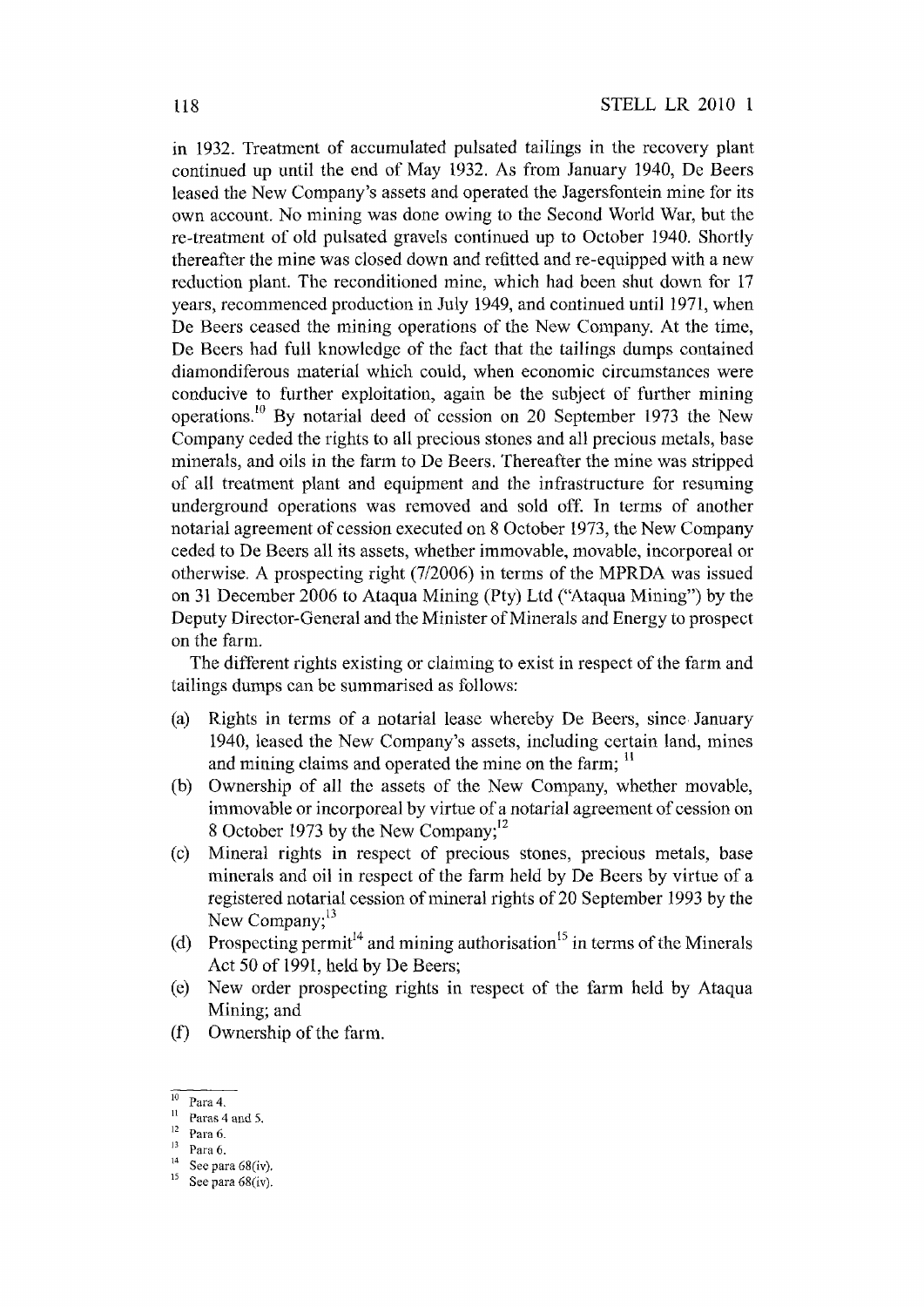#### STATUS OF TAILINGS DUMPS 119

De Beers applied for an order declaring that it is the owner of the tailings dumps on the farm and that Ataqua Mining was not entitled to conduct prospecting operations on the tailings dumps situated on the farm. De Beers applied for a further order that the decision of the Deputy Director-General and the Minister be reviewed and set aside.<sup>16</sup> The application was granted by the Orange Free State Provincial division of the High Court of South Africa.<sup>17</sup> Due to non compliance with the requirements of the MPRDA.<sup>18</sup> the decision of the Deputy Director-General and the Minister to grant a prospecting right to Ataqua Mining and the prospecting right was reviewed and set aside by the court.<sup>19</sup> This explains the exit of Ataqua Mining from the proceedings.<sup>20</sup> The non-compliance by Ataqua Mining and especially the officials of the State with requirements of the MPRDA and the Promotion of Administrative Justice Act 3 of 2000, though a cause for concern, will not be further discussed.

The legal questions to be decided in the *De Beers* case were: (a) whether the diamonds found in tailings dumps, containing diamondiferous material on the farm, "are diamonds or minerals for purposes of the interpretation of the Mineral and Petroleum Resources Development Act";<sup>21</sup> and (b) ownership of the tailings dumps, which originated from ore mined on the farm by the New Company and De Beers.<sup>22</sup>

#### **3 Ownership of a tailings dump**

Determination of ownership of a tailings dump depends on whether the tailings dump is movable or immovable. If movable, it belongs to the mining company that lawfully severed the ore and minerals, unless abandonment of ownership has taken place. If immovable, the owner of the land would be the owner of the tailings dump. Determining whether tailings dumps are to be considered as movables or part of the land is determined by the principles of building *(inaedificatio)* as a form of accession. Whether accession has taken place is determined by considering the following factors: (a) the nature and purpose of the movable; (b) the degree and manner of its annexation to the soil; and  $(c)$  the intention of the owner of the movable with regard to the attachment of his movable to the soil.<sup>23</sup>

In *De Beers*<sup>24</sup> it was held, with reference to the criteria for determining whether accession has taken place that the tailings dumps are to be considered as movables. This was despite the nature of the tailings dumps and the manner of annexation. The tailings dumps were capable of acceding to the land and it is trite law that accession can even take place by mere weight.<sup>25</sup> The tailings dumps were enormous, similar in size to some of the surrounding natural

 $\frac{16}{17}$  Paras 1 and 2.

 $\frac{17}{18}$  Para 68.

 $\frac{18}{19}$  See paras 9-13.

 $\frac{19}{20}$  See paras 2 and 19.

 $\frac{20}{21}$  Para 4.

 $\frac{21}{22}$  Para 8.

 $\frac{22}{23}$  Paras 4 and 5.

<sup>&</sup>lt;sup>23</sup> Van der Merwe "Things" in *LAWSA 27* (2001) para 337.

 $\frac{24}{25}$  Para 25.

<sup>25</sup> See *Macdonald Ltdv Radin and the Potchefttroom Dairies and Industries* Co *Ltd* 1915 AD 454 466.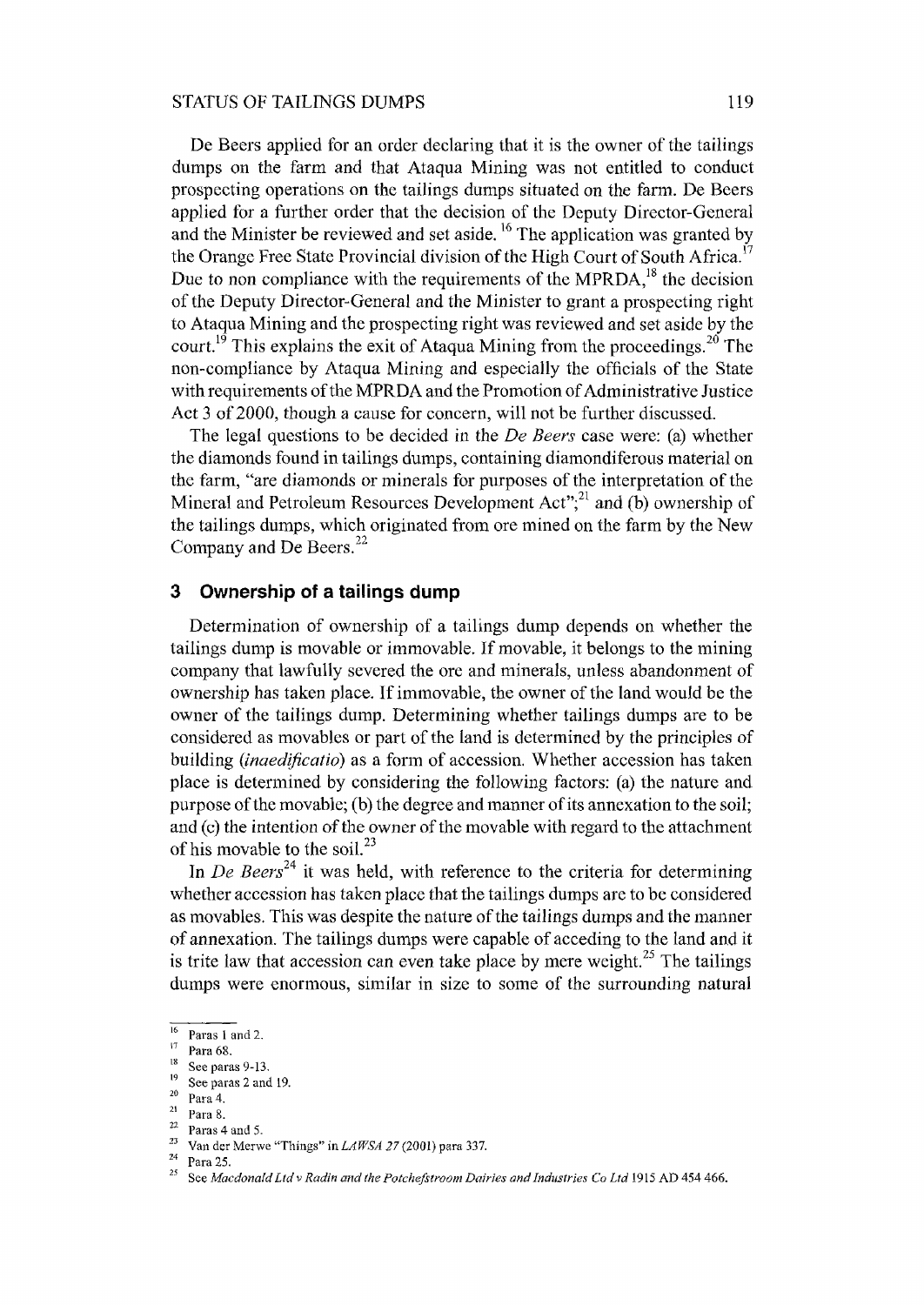koppies.<sup>26</sup> They were left there for more than a century.<sup>27</sup> The tailings dumps were, however, found to be distinguishable from the surface of the farm and were capable of being removed without injuring the land.<sup>28</sup> In other words, according to the two tests used to determine whether the second criteria is decisive, it did not form an integral part of the land and could be removed without substantial injury to the land or old tailings.<sup>29</sup> The court found that neither the New Company nor De Beers, when it conducted the business of the New Company for its own account, had an intention to discard the tailings and to attach them permanently to the land.<sup>30</sup> According to the court, the intention was clearly to own and retain the ownership of the minerals mined which had been treated or which could in the future be treated with better technology and more favourable economic considerations.<sup>31</sup> The court reasoned that the "modern approach" to the application of the criteria for accession, as suggested by Nienaber JA in *Konstanz Properties (Pty) Ltd* v *Wm Spilhaus en Kie (WP) Bpk*<sup>32</sup> ("*Konstanz Properties*"), must be followed.<sup>33</sup> Accordingly, in terms of the modern approach, the subjective intention or *ipse dixit* is paramount. The nature of the tailings dumps and the way in which the dumps were affixed, are, as a question of degree, only indicative of the intention.<sup>34</sup> The court found that the intention was that the tailings dumps should be regarded as movables, and that the *ipse dixit* was, therefore, determinant of the question. The next question to be considered was whether the other factors $35$  were indicative of the intention of De Beers at the time of the annexation that they should be considered as movables.<sup>36</sup> The court was of the opinion that the first and second requirements<sup>37</sup> are both compatible with and indicative of that intention.38 The court was satisfied that the tailings dumps were movables which were owned by De Beers.<sup>39</sup>

Some general points of criticism can be noted:

(a) Apparently the court did not consider the well known criticism against the decisive emphasis that is being placed on the intention of the owner of the movable in terms of the modern approach.<sup>40</sup> The Appellate Division in *Konstanz Properties* already expressed its Willingness in future to consider aspects of accession, such as the question whether the intention of the owner of the movable or the annexor, is the relevant one.<sup>41</sup>

 $\frac{34}{35}$  Para 25.

 $\frac{38}{39}$  Para 25.

<sup>26</sup> Para 23.

 $\frac{27}{28}$  Para 24.

Para 23.

<sup>29</sup> See Van der Merwe *LAWSA* 27 para 337.

 $\frac{30}{31}$  Para 19.

 $\frac{31}{32}$  Para 19.

 $^{32}$  1996 3 SA 273 (A).

 $33$  Para 25.

<sup>&</sup>lt;sup>35</sup> Namely, the nature of the tailings dumps and the manner in which the dumps are affixed.<br><sup>36</sup> Pass 35<sup>6</sup>

 $\frac{36}{37}$  Para 25.

 $37$  The court actually referred to the second and third requirements, which seems incorrect.

Para 25.

<sup>40</sup> See in general, Van der Merwe *LAWSA* 27 para 339.

<sup>41</sup> *Konstanz Properties (Pty) Ltd v Wm Spilhaus en Kie (WP) Bpk* 1996 3 SA 273 (A) 282B and 2840.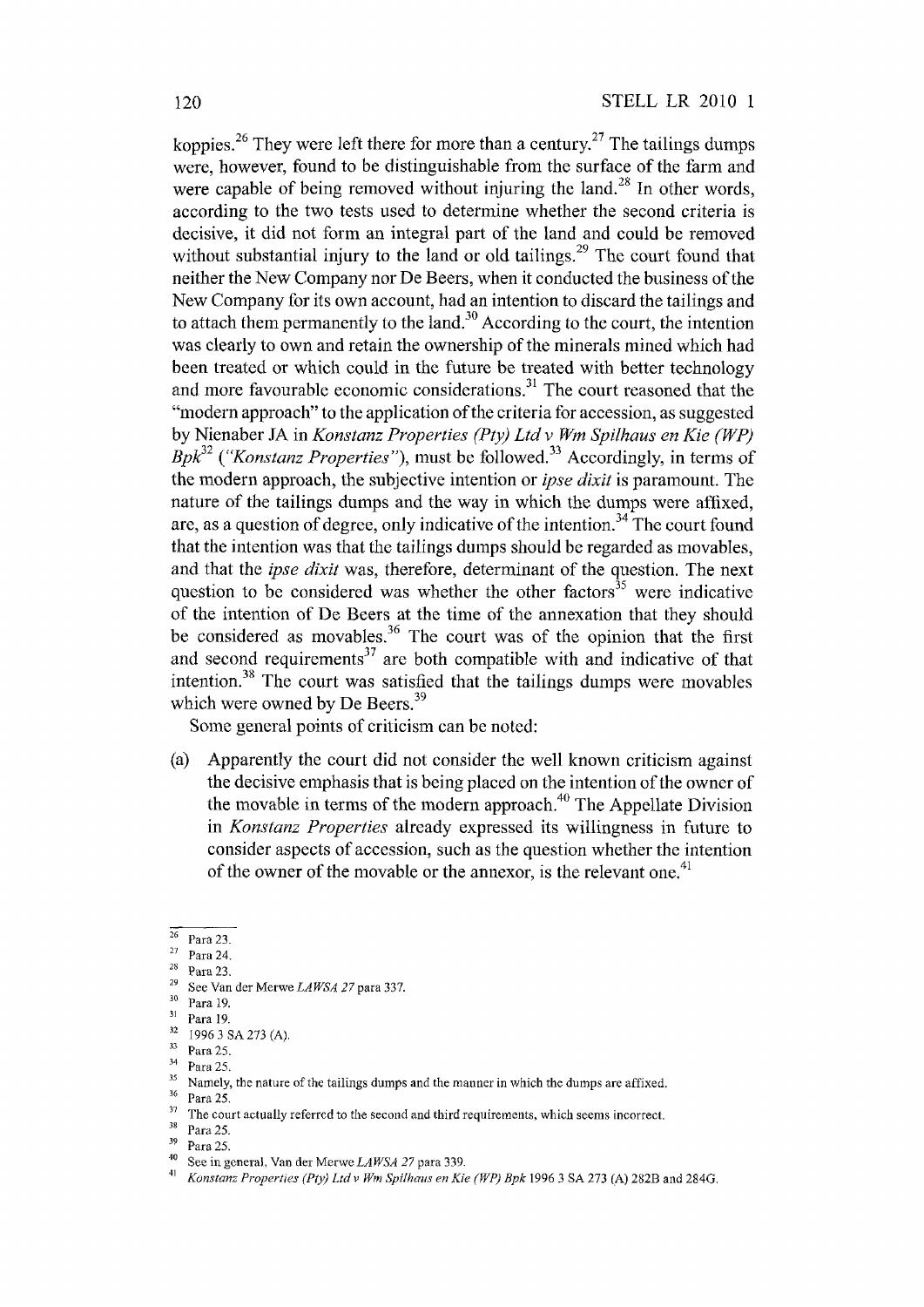#### STATUS OF TAILINGS DUMPS 121

- (b) Decisive emphasis was placed on the *ipse dixit* of De Beers regarding the tailings dumps. As will be indicated in 432 below, De Beers only could have acquired ownership of the movable tailings dumps by delivery with the short hand during 1973. Only from this moment (and not earlier when it conducted the business of the New Company for its own account) could the intention of De Beers as owner of the movable dumps be taken into account for purposes of the third criteria to determine whether accession of a movable to land has taken place. Prior to that date De Beers was merely a lessee of the New Company's assets, including certain land, mines and mining claims and operated the mine on the farm.
- (c) Apparently the court did not take note of the views of Franklin and Kaplan<sup> $42$ </sup> that due to the uniqueness of mine dumps, the application of the three factors of accession to mine dumps is more complex and do not provide a true or useful analogy to the case of mine dumps. Briefly, as to the physical features, the nature of a mine dump is such that it is capable of effective attachment to land by its mere weight. Planting of grass and vegetation on mine dumps is required by environmental legislation.<sup>43</sup> Removal of a mine dump does not cause damage to the land or the dump because the sand and waste rock in the dump may be used and sold for commercial purposes, and the physical condition of the land may be restored to its previous condition. Due to the existence and accumulation of a mine dump over long periods of time, as in the present case, it may be difficult to determine the intention of successive mining companies that produced the mine dump(s).
- (d) The court could have relied on *Simmer and Jack Mines Ltd* v *GF Industrial Proprietary Co (Pty) Ltd*<sup>44</sup> for its approach that the subjective intention of the owner of the tailings dump is paramount in the determination of whether accession of a tailings dump has taken place. In its day the *Simmer and Jack Mines* decision, however, did not escape a fair amount of academic criticism.<sup>45</sup>

#### 4 1 State custodianship

The court held that the "the MPRDA leaves no doubt that mining rights in respect of minerals which have not been mined, have been taken out of private hands, and that such rights vest in the custodianship of the state  $\ldots$  <sup>46</sup>. The

*<sup>42</sup> The Mining and Mineral Laws of South Africa* (1982). See also Badenhorst, Mostert & Dendy "Minerals and Petroleum" in *LAWSA* 182 ed (2007) para 92.

<sup>43</sup> Sonnekus "Mynhoop as Roerende Saak - Aanhegting - Eiendomsreg *Simmer and Jack Mines Ltd v GF Industrial Proprietary Co (Pty) Ltd* 1978 2 SA 654 (W)" 1978 *De Jure* 390 392 points out that one should not be blinded by the statutory reason for planting grass but one should rather attach weight to the factual reality of growing grass.

<sup>44 19782</sup> SA 654 (W) 658D-F.

<sup>45</sup> Van der Merwe "Law of Property (including Mortgage and Pledge)" 1978 *Annual Survey* 290 304; Lewis *"Superficius Solo Cedit* - *Sed Quid Est Superficies?"* 1979 *SALJ94* 104-105; Schoeman *"Simmer and Jack Mines Ltd v GF Industrial Proprietary* Co *(Pty) Ltd* 1978 2 SA 654 (W) - Mynhoop - Roerend of Onroerend ~ Riglyne" 1978 THRHR 449; Sonnekus 1978 *De Jure* 390. See further Franklin & Kaplan *Mining and Mineral Laws 52-54.* 

 $46$  Para 67.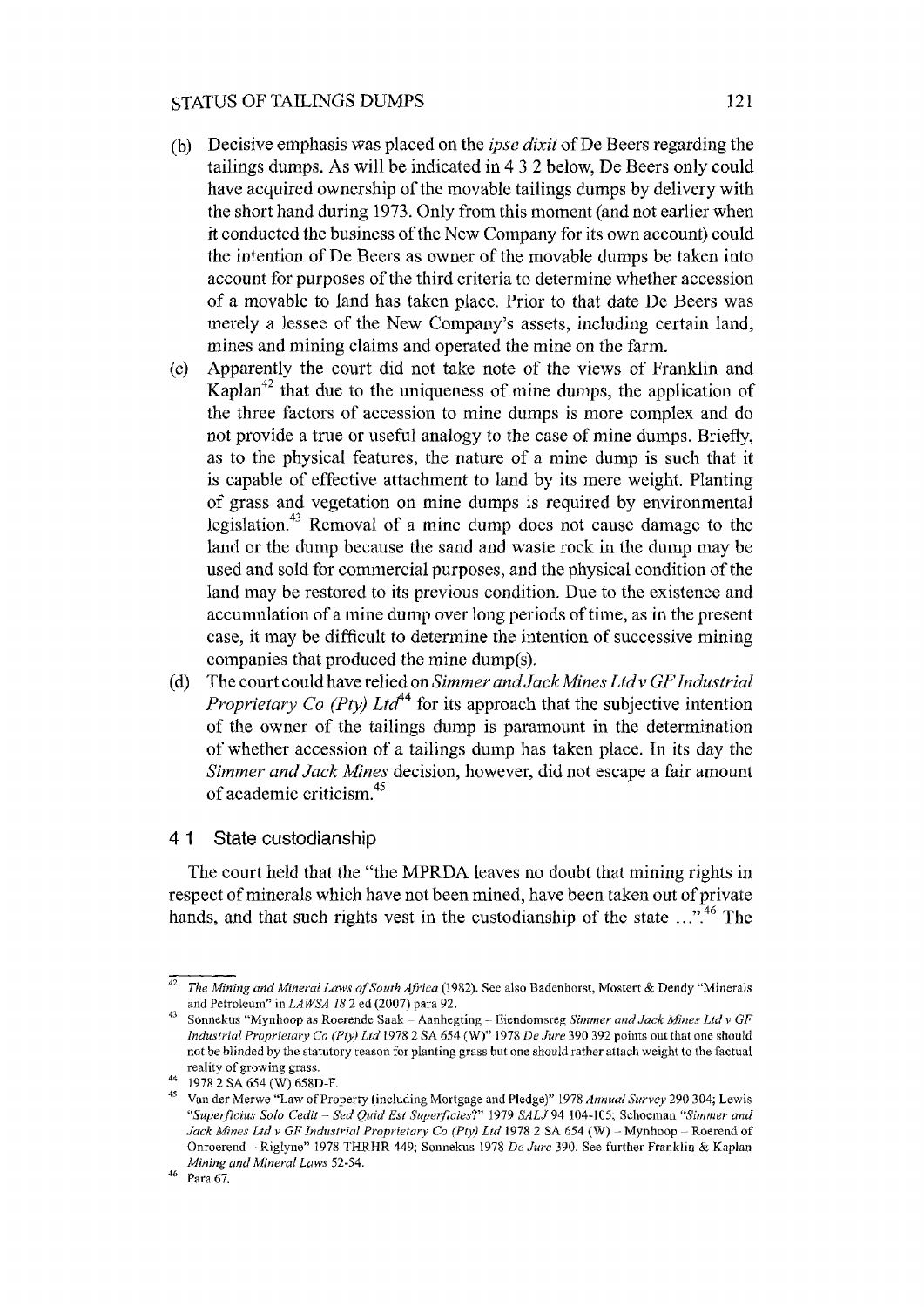court merely cited sections 2 and 3 of the MPRDA as authority for its view.<sup>47</sup> Section 2(b) has as an objective of the MPRDA, to give effect to "the principle of the State's custodianship of the nation's mineral and petroleum resources". Section 3(1) states that the "mineral and petroleum resources are the common heritage of all the people of South Africa and the State is the custodian thereof for the benefit of all South Africans". In terms of section 3(2), the State as the custodian of the nation's mineral and petroleum resources, acting through the Minister, may grant rights to minerals and petroleum to exploit mineral and petroleum resources. The holder of a mining right may enter the land, prospect and mine for his or her own account on or under that land for the mineral for which the right has been granted and remove and dispose such mineral.<sup>48</sup> The entitlements by virtue of a mining right is exactly the same as the entitlements that the holder of a common law mineral right had.<sup>49</sup> Whilst section 3(1) refers to custodianship of minerals (or mineral resources),<sup>50</sup> section 3(2) refers to rights to (mine, own and sell) minerals. The court did not express itself about ownership of unsevered minerals in terms of section 3(1). The court seems to acknowledge an "expropriation" of mineral rights and vesting thereof in the custodianship of the state. The meaning of section 3 of the MPRDA has been the subject of much academic discussion<sup>51</sup> and needs to be examined by the courts in future. At present this issue falls beyond the scope of our discussion.

The result and the purpose of the MPRDA are to terminate all privately owned common law rights to minerals in respect of land. Once this is accepted, the following questions can be raised: why would the rights to minerals in tailings dumps be excluded from such termination? Why would minerals like diamonds occurring in a tailings dump not fall under the custodianship of mineral resources? Is it because this resource is at times movable and/ or privately owned? Such a distinction does not appear from the MPRDA itself. Theoretically, in terms of the common law maxim *cuius est solum eius est usque ad coelum et ad inferos private ownership of unsevered minerals* vested in owners of land.<sup>52</sup> Whether this maxim has been abolished by the MPRDA and whether ownership is still vested in the owner of land is part of the academic debate referred to above which remains unanswered.

#### 4 2 Applicability of the **MPRDA**

According to the court the "central question in this case is whether the MPRDA deprives the applicant of the ownership of the minerals in its tailings

 $47 \text{ Para } 67.$ 

 $^{48}$  S 5(3) of the MPRDA.

<sup>49</sup> See Badenhorst & Mostert *Mineral and Petroleum Law of South Africa* (2004) 3-11-3-12.

<sup>&</sup>lt;sup>50</sup> It is submitted that whether the word "resources" appears in the MPRDA or not would not make a difference.

S] For a discussion of the differing views, see Badenhorst & Mostert "Artike13(l) en (2) van die *Mineral and*  Petroleum Resources Development Act 28 of 2002: 'n Herbeskouing" 2007 *TSAR* 476 and Van der Schyff "Who "owns" the Country's Mineral Resources? The Possible Incorporation of the Public Trust Doctrine through the Mineral and Petroleum Resources Development Act" 2008 *TSAR 757.* 

<sup>52</sup> See Badenhorst & Mostert *Mineral Law 1-9-1-10.*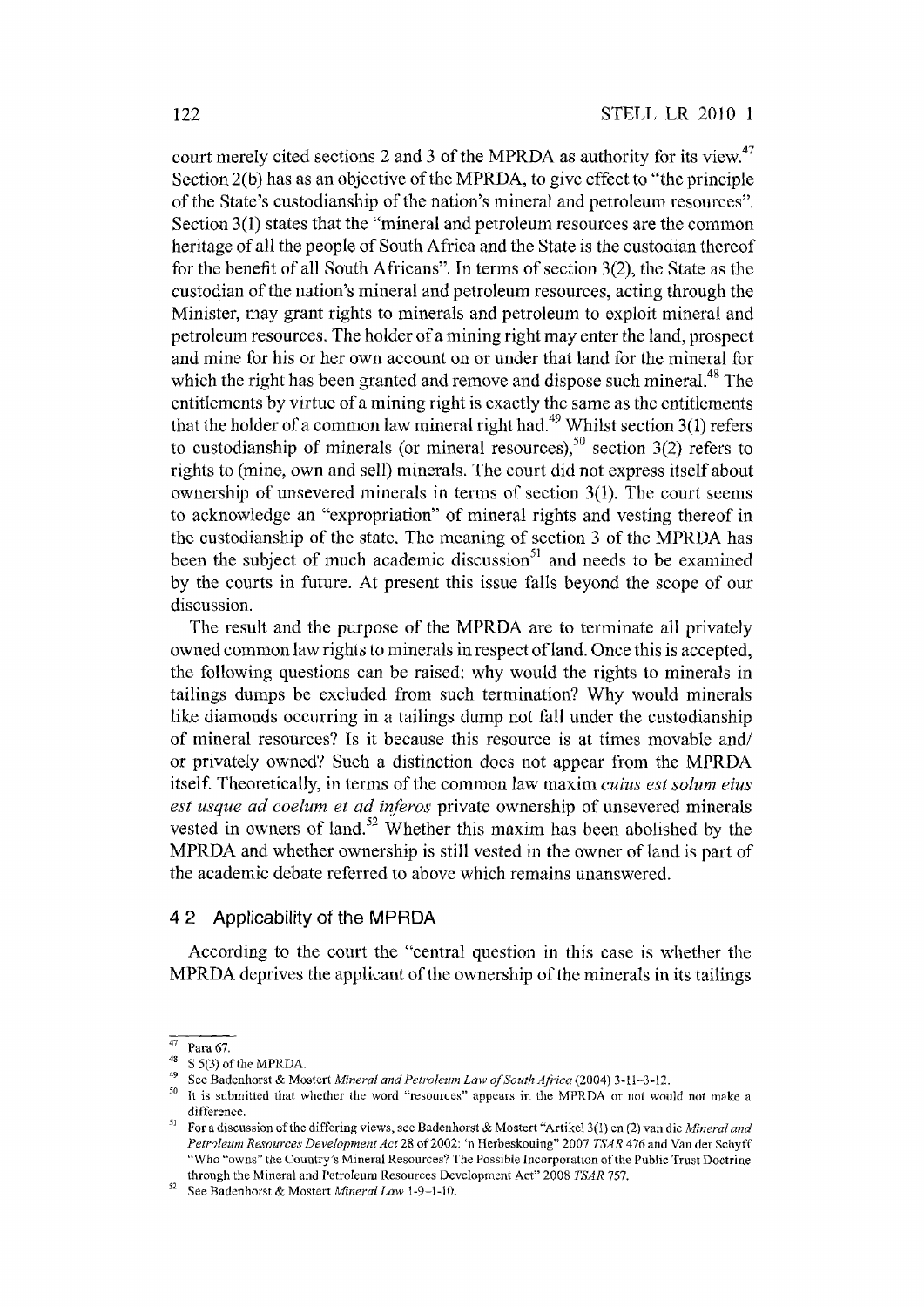#### STATUS OF TAILINGS DUMPS 123

dumps".<sup>53</sup> The court held that there are several reasons why tailing dumps, and in particular the applicant's tailing dumps which form the subject matter of this case, are not subject to control by the MPRDA.<sup>54</sup>

#### 4 3 Reasoning of the court

The reasoning of the court can be restated under the following headings:

#### 4 3 1 Tailings dumps

The nature of a tailings dump was found to be as follows by the court: tailings dumps do not occur naturally in or on the earth. They are formed by the placement of processed and partly processed materials in order to be re-worked in future years when technology improves. 55 The tailings dumps are perceived as being movable. Diamonds occurring in movable tailings dumps do not occur "naturally in or on the earth".<sup>56</sup> Tailings are to be regarded as a unique place in which minerals can be found after someone has removed them from the earth and processed them to some extent. Minerals that have not yet been mined differ from tailings by occurring in the earth in the sense of being a bonus to the owner of land. If they were undiscovered when the landowner bought the land, they were acquired without being part of the purchase price. Tailings are different because the owner of the tailings is entitled to extract the minerals by improved means.<sup>57</sup> A tailings dump is made, kept, sold and bought because of the knowledge that it contains valuable material. The court found that minerals in the tailings dumps had such a value to De Beers.<sup>58</sup>

We agree that tailings are by nature unnatural or man-made structures. There is, however, an argument to be made that the diamonds contained in the mother kimberlite rock still occurred naturally in the mother rock in the tailings dump on the earth, and as such was subject to new or "old order mining rights".<sup>59</sup> If the diamonds were not still in the mother rock or kimberlite in their natural possession but on another location on the earth they would have been visible to the eye. It seems as if the concept of 'occurring naturally' was not properly considered or correctly interpreted. The source of diamonds are kimberlite pipes and diamonds are only found in kimberlite pipes or in alluvial deposits because as the diamond pipes weathered the diamonds were moved from the kimberlite source or mother rock by water to be deposited on another location in what is called alluvial gravel. In the case of alluvials the diamonds are not situated or covered by smaller dimensions of the mother rock as is the case in diamondiferous tailings dumps derived from the mining of kimberlite pipes. The argument is thus that the diamonds in the tailings dumps *in casu* are still covered by the mother rock where it occurred naturally

- 54 Para 68.
- $\frac{55}{56}$  Para 68(ii).
- $\frac{56}{57}$  Para 68(i).
- $^{57}$  Para 68(xii).
- Para  $68(x)$ .

See, however the finding of the court in 4 3 3 below.

 $53$  Para 67.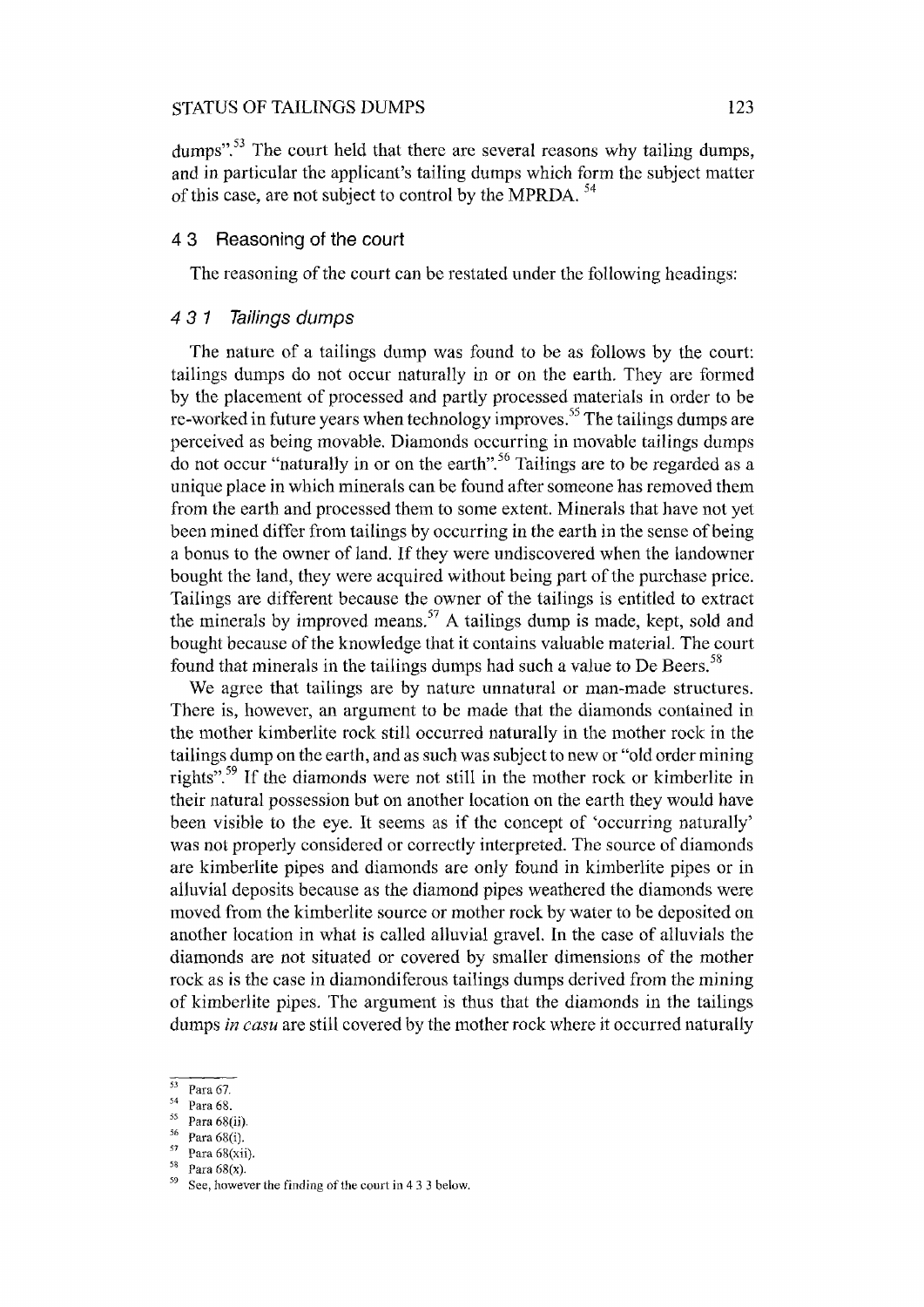for hundreds of years but only at another location on the earth. If they were not in the natural kimberlite mother rock then it would be possible to retrieve these diamonds through a washing process like alluvial diamonds and not a crushing process when diamonds are retrieved from kimberlite rock. If the Roads Department does massive earth moving when constructing a road and puts the soil that they are so moving at another location then any minerals occurring in that soil will not be the subject of the MPRDA because the soil is not in its natural position anymore.<sup>60</sup> The Department of Minerals and Energy in practice grants mining permits in terms of the MPRDA for dump recovery purposes despite the *De Beers* decision.

#### 4 3 2 Ownership of tailings dumps

The court found that diamonds in the are were severed by De Beers or its predecessor in title from the mother rock. Upon such severance the ore became a new object. According to the court such severance vested ownership in the mineral title holder, De Beers, before the MPRDA came into operation.<sup>61</sup> The court could have relied on *Trojan Exploration Co* v *Rustenburg Platinum Mines*   $Ltd^{62}$  for this statement of law. The court found that the tailings dumps have been owned by De Beers since 1973 and such ownership was undisputed.<sup>63</sup> The court also found that De Beers has spent money and labour and time on these tailings dumps.<sup>64</sup> According to the court the Minerals Act recognised De Beer's ownership of the tailings dumps. Reference is made to section 9(1) of the Minerals Act which provided for the issuing of a mining authorisation for "land or tailings".<sup>65</sup>

It is submitted that only ownership of ore actually mined by De Beers could have vested in it. The other tailings dumps were purchased by De Beers. Ore mined by the New Company was acquired in ownership by it in its capacity as the miner. The court found earlier that for purposes of *inaedijicatio* the mine and tailings dumps on the farm were movable. Ownership of all the assets of the New Company was purported to be transferred to De Beers by virtue of a notarial agreement of cession on 8 October 1973. Real rights to land may be transferred from one person to another by means of a notarial deed of cession.<sup>66</sup> Transfer of ownership of movables can, however, only be effected by one of the recognised forms of delivery.<sup>67</sup> As a lessee since 1940, De Beers, being already in possession of the mine dumps, probably acquired ownership of the tailings dumps and other movables during 1973 by delivery with the short hand *(traditio brevi manu).* This was never proven by De Beers in court. Only then can it be stated and accepted that De Beer's ownership

 $\frac{60}{11}$  is assumed in our example that the Roads Department has not been exempted from some of the provisions of the MPRDA in terms of section 106(1) of the MPRDA.

 $^{61}$  Para 68(xi).

<sup>1996 4</sup> SA 499 (A) 509J-510A.

 $^{63}$  Para 68(iii) and (x).

 $^{64}$  Para 68(iii).

 $^{65}$  Para 68(iv).

 $^{66}$  S 16 of the Deeds Registries Act 47 of 1937.

<sup>67</sup> Badenhorst, Pienaar & Mostert *Silberberg and Schoeman 's The Law of Property* 5 ed (2006) 73.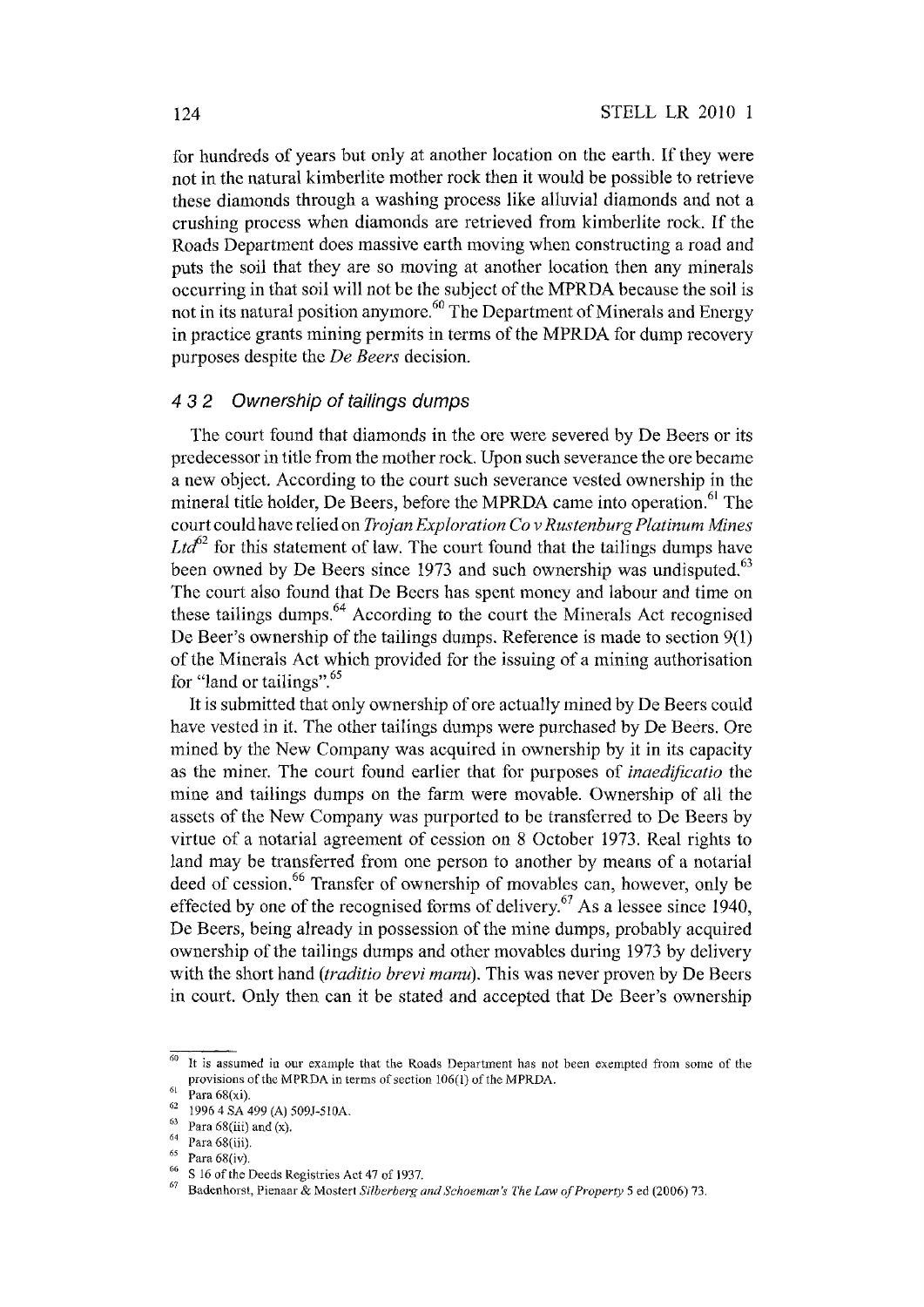would be fully undisputed. The conclusion of the court in this regard seems to be unfounded. If New Company abandoned the tailings dumps then it did not form part of the movable assets that New Company sold to De Beers. The New Company did not work these dumps for many years and probably never had the intention to do so otherwise their allegedly valuable assets should have been specifically listed, which apparently was not the case. Whilst identification of tailings dumps take place in practice by notarial agreements, it remains important that transfer of ownership of (movable) tailings dumps takes place by virtue of one of the recognised forms of delivery of movables. Compliance with the requirements of such modes of delivery has to be proven in a court of law. If the transferee is not yet in possession, delivery with the long hand *(traditio tonga manu)* could be resorted to if the requirements for this form of delivery have been met. The fruits of labour as age old theoretical justification for the institution of ownership were certainly present on the philosophical plane due to the labour and money expended by (the New Company and) De Beers as a mining company over the years.

It should be noted that what the Minerals Act recognised under the definition of a "holder" in section 1 was a "right to a mineral which occurs in or on tailings". A sequence to establish who the "holder of the right to a mineral which occurs in or on tailings" was established: firstly, the holder of the mining right from which the tailings were produced. Secondly, if such holder does not exist, or if the tailings or mining right has been separately alienated, then the common law owner. Thirdly, failing such common law owner, or if he is unknown or cannot readily be traced, then the owner of the land on which the tailings is situated. $68$  The mining authorisation merely allowed a holder of a mineral right or a mining right to exercise the entitlement of mining. The same would have applied to the holder of a right to a mineral which occurs in a tailings dump upon the issue of a mining authorisation.

#### 4 3 3 Tailings and the MPRDA

Following a purposive interpretation by looking at the history and origin of the MPRDA, the White Paper and the objects of the Act, the court held that those sources are silent on tailings. There is no reference to tailings indicating that mineral rights in tailings fall under the custodianship of the state in terms of the MPRDA. The purpose of the MPRDA Act is not defeated or notably reduced by excluding tailings dumps from its operation.<sup>69</sup> Tailings dumps cannot be considered a *casus omissus* because no absurdity follows if tailings are excluded. According to the court it is quite easy to give full and proper effect to the MPRDA if tailings are left out. It was explained that the MPRDA targets mining rights in unsevered minerals in the ground, not in tailings which have been mined.<sup>70</sup> The court reasoned that in enacting the MPRDA the legislature must have contemplated that environmental legislation, such as

<sup>68</sup>Definition of holder with reference to a right to a mineral which occur in a tailings in s 1 of the Minerals Act 50 of 1991; Kaplan & Dale *A Guide to the Minerals Act* 1991 (1992) 26.

 $^{69}$  Para 68(v).<br><sup>70</sup> Para 68(vii)

Para 68(viii).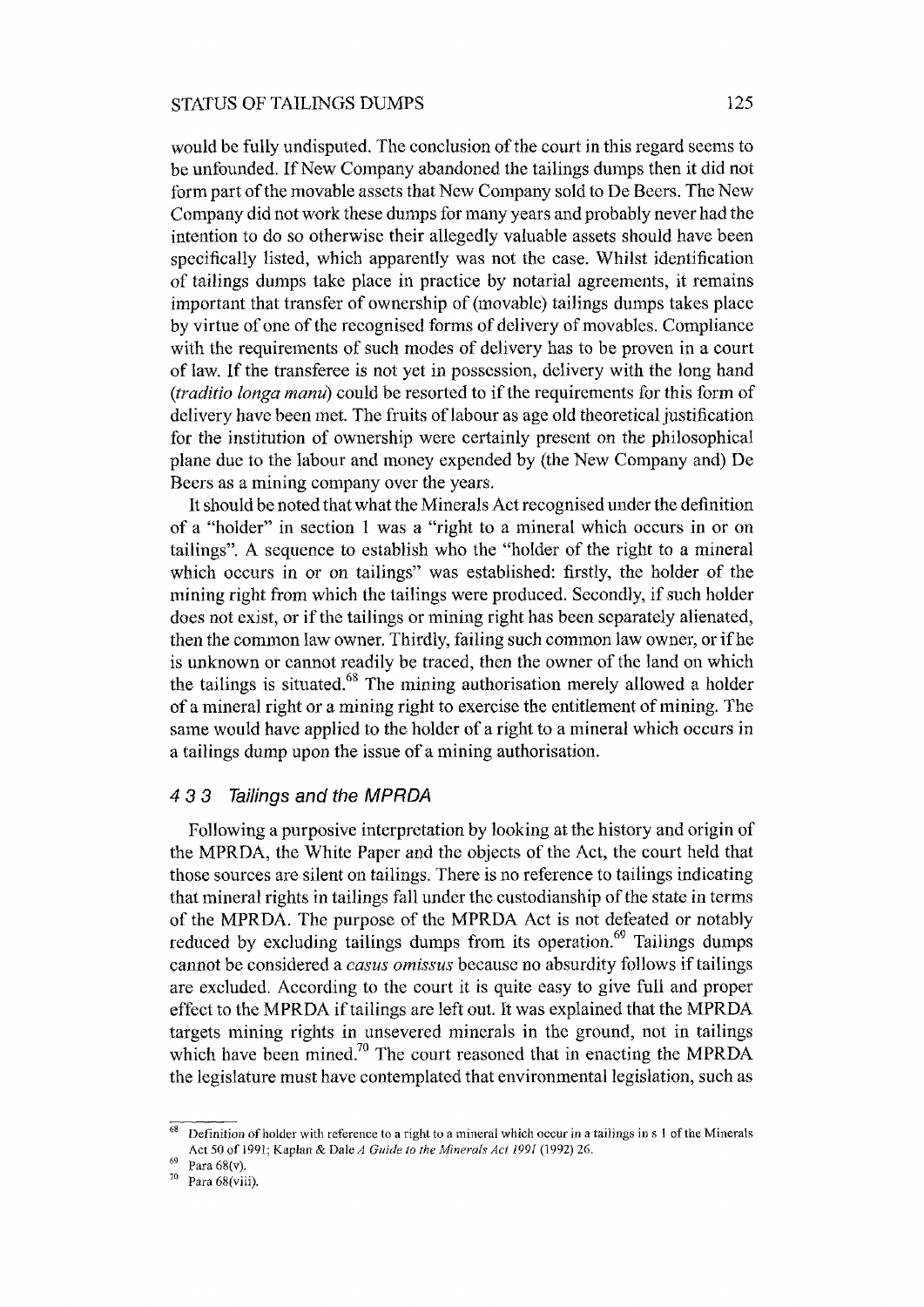the National Environmental Management Act 107 of 1998, would adequately regulate the processing of minerals from dumps created before 2002. The processing of minerals from dumps is, therefore, not an unregulated activity.<sup> $\pi$ </sup> The court held that the MPRDA did not want to regulate tailings dumps. There is no continuation of the regime created by the Minerals Act in respect of tailings dumps.<sup>72</sup> The transitional provisions of the MPRDA in schedule II do not continue De Beer's prospecting permit under section 6 of the Minerals Act. $73$ 

We are of the view that the mining and processing of a mine dump or tailings dump created before the commencement of the MPRDA are not governed by the provisions of the MPRDA because such mine dump or tailings dump does not constitute a "residue stockpile" or a "residue deposit" being "mined" for purposes of the MPRDA. This would mean that the processing and mining of such mine dumps or tailings dumps are not subject to acquisition of mining rights in terms of the MPRDA, stringent environmental requirements and black economic empowerment provisions of the MPRDA, and delays in obtaining the necessary authorisations. We agree that such activities are, however, still subject to compliance with South African environmental laws in general.

The court pointed out that the MPRDA, has a clear definition of a "residue stockpile".<sup>74</sup> According to the court "mining" of a tailings dump is in fact "processing" for purposes of the MPRDA.<sup>75</sup> Processing is seen by the court as the winning of a mineral. The court held that tailings are not part of the heritage of the people of South Africa to which section 3(1) of the MPRDA refers.<sup>76</sup> The court found that the MPRDA did nothing to detract from De Beer's rights to the tailings dumps.<sup>77</sup>

A finding that the state is now the custodian of the minerals remaining in tailings dumps, would according to the court amount to expropriation, which is not expressly provided for and cannot be inferred to have been contemplated by the legislature. It is indicated by the court that our law requires that a strict construction be placed upon statutory provisions which interfere with elementary rights. If the legislature intended to take away private rights in tailings dumps, which have existed for more than a hundred years, it would according to the court have stated so clearly and unambiguously.<sup>78</sup>

The argument that, if there has been an expropriation, De Beers has a right to compensation under schedule II item 12 is perceived as fallacious by the court. It was argued that no expropriation took place but merely the termination of De Beer's "old order prospecting right" due to the failure of De Beers to apply for conversion of its rights. The reason for the failure to apply was the view of De Beers that the MPRDA does not apply to the tailings

- $^{73}$  Para 68(iv).
- Para 68(iv).
- $^{75}$  Para 68(iv).
- $^{76}$  Para 68(xii).
- $\frac{77}{78}$  Para 68(xi).
- Para 68(vi).

 $\frac{\pi}{2}$  Para 68(ix).

 $\frac{72}{73}$  Para 68(iv).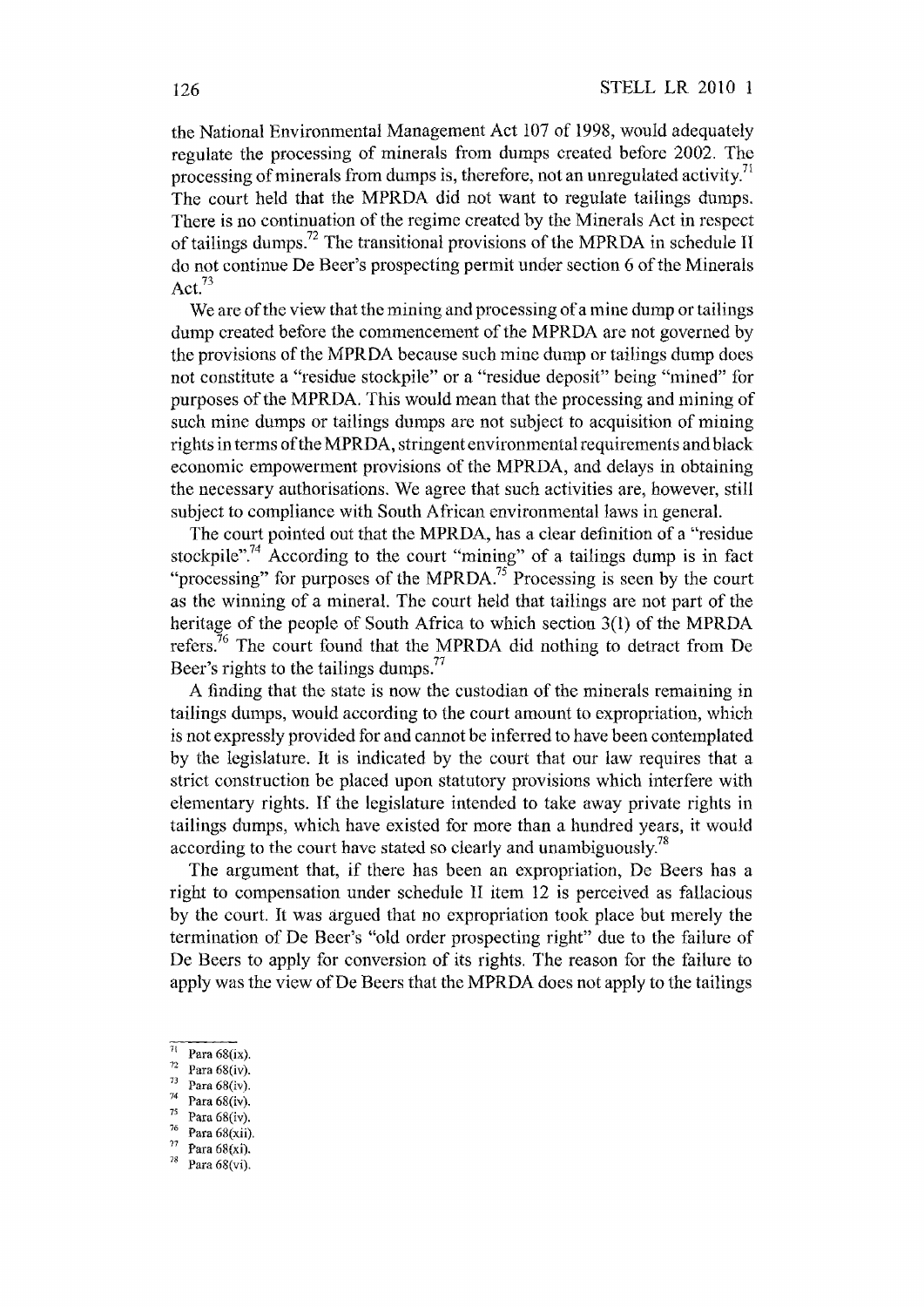dumps in question because they are movable assets which were not produced under the MPRDA. $^{79}$ 

Occurrence of diamonds in ore was not at issue according to the court. In order for diamonds in the tailings dumps to be considered "minerals" for purpose of the MPDRA (and therefore vesting under custodianship of the state) they must be found to be occurring naturally in the earth. According to the court the fact that they still occur naturally in the ore is irrelevant for purposes of the definition of "mineral" in the MPRDA.<sup>80</sup> A finding that it is relevant would have changed the outcome of the case and may be the correct decision.

It is true that the MPRDA does not deal with "tailings" but only with "mineral resources", "residue stockpiles" and "residue deposits". The court's explanation of this failure on the part of the legislature is debatable. Another explanation is that the definition of "tailings" in the Minerals Act was simply not aligned with the definitions of "residue deposits" and "residue stockpiles". Another example of the carelessness of the legislature with definitions in the MPRDA is the retention of the definition of "topsoil" from the Minerals Act without it being linked to the definition of mineral. On such explanation, custodianship of a broader mineral resource (including minerals contained in "tailings") may just as well have been the purpose of the wide sweeping MPRDA. The court's reference to a permit under section 6 seems to suggest that the transitional provisions of the MPRDA in schedule II did not continue De Beer's prospecting permit. If such a prospecting permit existed it was subject to the transitional provisions of the MPRDA. The transitional provisions of the MPRDA do, however, not expressly make provision for the conversion of "right to a mineral which occurs in or on tailings". The court's reference to "mineral rights in tailings" may be confusing in the light of the rights to tailings recognised under the Minerals Act. Such rights should have suffered the same institutional expropriation fate as common law mineral rights, the reason being that expropriations in terms of the MPRDA could also take place if holders of mineral rights or other rights were excluded on 1 May 2004 from the transitional provisions in the sense that they did not become holders of "old order rights".<sup>81</sup>

Whilst it is correct that a finding that the state is also custodian of tailings dumps would constitute expropriation of ownership of such movables, it must be remembered that the legislature did not hesitate to expropriate "old order rights", especially "unused old order rights". The custodianship of the state over mineral resources $82$  and rights to minerals $83$  amounts to an expropriation of (old order) mineral rights, prospecting rights and mining rights which is only constitutional because of the transitional arrangements of the MPRDA and, especially, the compensation which is provided for in item 12 of the

 $\frac{79}{80}$  Para 68(vii).

 $\frac{80}{81}$  Para 68(xi).

<sup>81</sup> See Dale et al *Mineral and Petroleum Law* sch II-2ID.

S 3(1) of the MPRDA.

 $83$  S 3(2).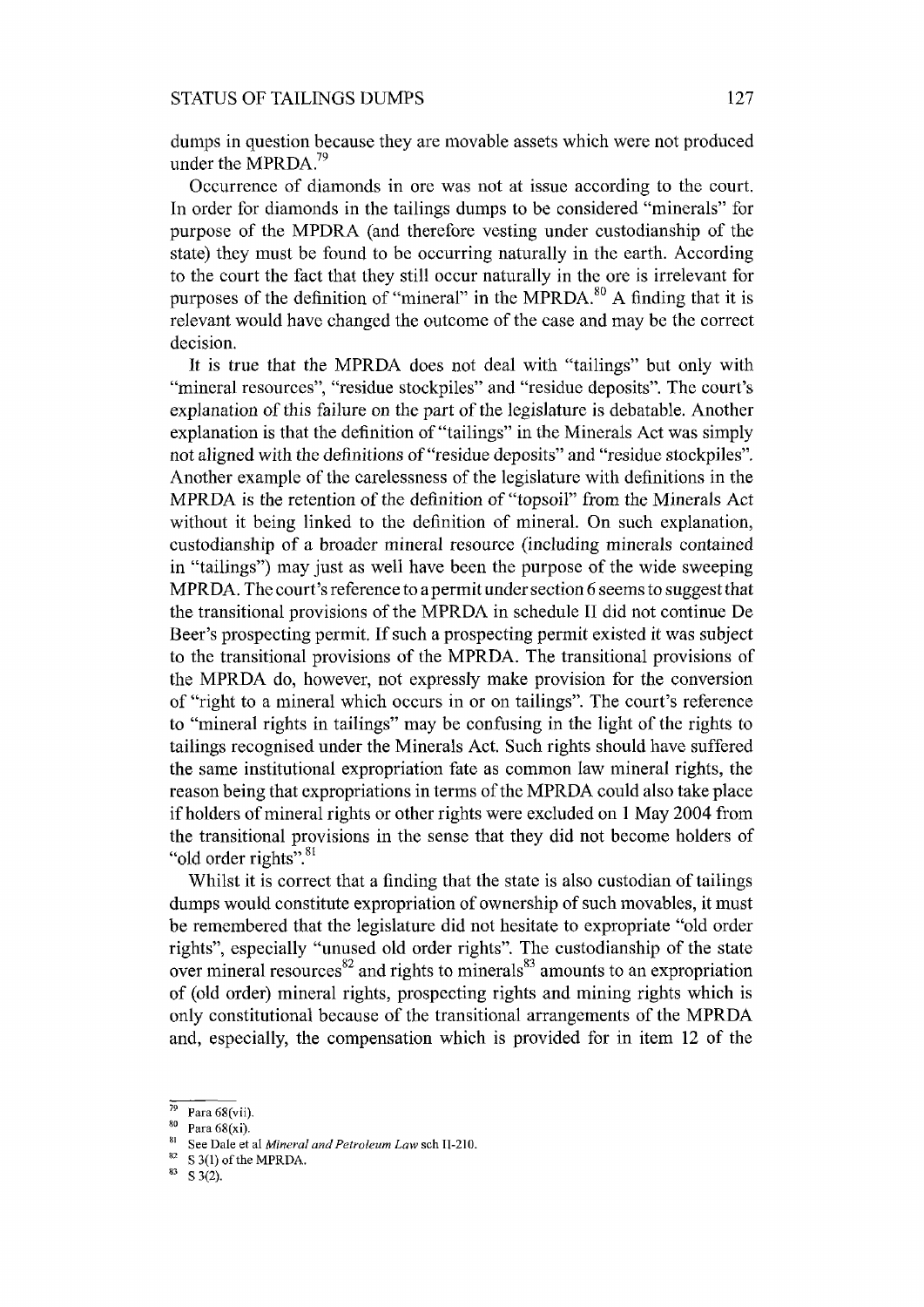transitional arrangements.  $84$  Expropriation of minerals in movable tailings dumps may not have been contemplated by the legislature as transitional measures for such movable tailings dumps are absent. If it was contemplated it would have been unconstitutional. $85$ 

In looking at remedies available to De Beers a distinction should be drawn between their ownership of the movable tailings dump and their "old order rights" in respect of the farm. The court is correct to say that as owner of the movable tailings dump De Beers was not expropriated and need not have resorted to compensation under item 12 of the transitional arrangements to the MPRDA. As holder of "old order rights" De Beers was, however, subject to the transitional arrangements and could, but have not chosen to do so, follow the transitional route.

From the definition of a "mineral"<sup>86</sup> one may deduce that in order for any substance to qualify as a mineral for purposes of the MPRDA the following requirements have to be satisfied, namely: $^{87}$  the substance (a) must either be in solid, liquid or gaseous form; (b) has (i) to occur naturally in or on the earth, in or under water; and (ii) to have been formed by, or subjected to, a geological process; or (c) has to occur in residue stockpiles or residue deposits. Sand, stone, rock, gravel and clay are minerals. Water *per se,* petroleum and peat are, however, not minerals. For purposes of the definition of a "mineral" in the MPRDA, a mineral either occurs naturally in the earth or under water or in a "residue stockpile" or "residue deposit". The tailings dump or the diamonds contained by the tailings dump do not occur naturally in the earth. A tailings dump is also not a "residue deposit" or a "residue stockpile" for purposes of the MPRDA. The crux of the decision is that minerals in tailings dumps do not occur naturally in the earth or in such "residue stockpile" or residue deposits". The definitions of "residue stockpile" and "residue deposit" in the MPRDA refer only to "residues" produced by virtue of an exploration right,<sup>88</sup> mining permit, mining right (or production right) granted in terms of the Act. Tailings dumps not so produced, therefore, are not regulated in terms of the MPRDA. 89 Thus, the diamonds found in tailings dumps, containing diamondiferous material on the farm, are not diamonds or minerals for purposes of the MPRDA.

#### **5 Summary**

In the determination whether accession of a mine dump or tailings dump has taken place, it seems as if the new approach towards *inaedificatio* will be followed by the courts. As to the determining factors, it should be kept

<sup>84</sup>*Agri SA and Van Rooyen* v *Minister of Minerals and Energy* NOP 06-03-2009 cases no *5589612007* and *1023512008* (unreported decision of the North and South Gauteng High Court, Pretoria) para 11. For a discussion of this decision, see Badenhorst "Expropriations by Virtue of the Mineral and Petroleum Resources Development Act: Are There Some More Trees in the Forest?" 2009 *TSAR 600.* 

B5 See *Agri SA and Van Rooyen v Minister of Mineral and Energy* NOP 06-03-2009 cases no *5589612007* and *10235/2008* para 11.<br><sup>86</sup> S 1.<br><sup>87</sup> Pedanbaat <sup>8</sup>t Maat.

<sup>87</sup> Badenhorst & Mostert *Mineral Law* 13-8-13-8A; Badenhorst & Shone 2008 *Obiter* 44.

<sup>&</sup>lt;sup>88</sup> Only with reference to the definition of a "residue deposit".<br><sup>89</sup> Data to al *Mineral and Betralium Land DR DA* 100.

<sup>89</sup> Dale et al *Mineral and Petroleum Law* MPRDA-190.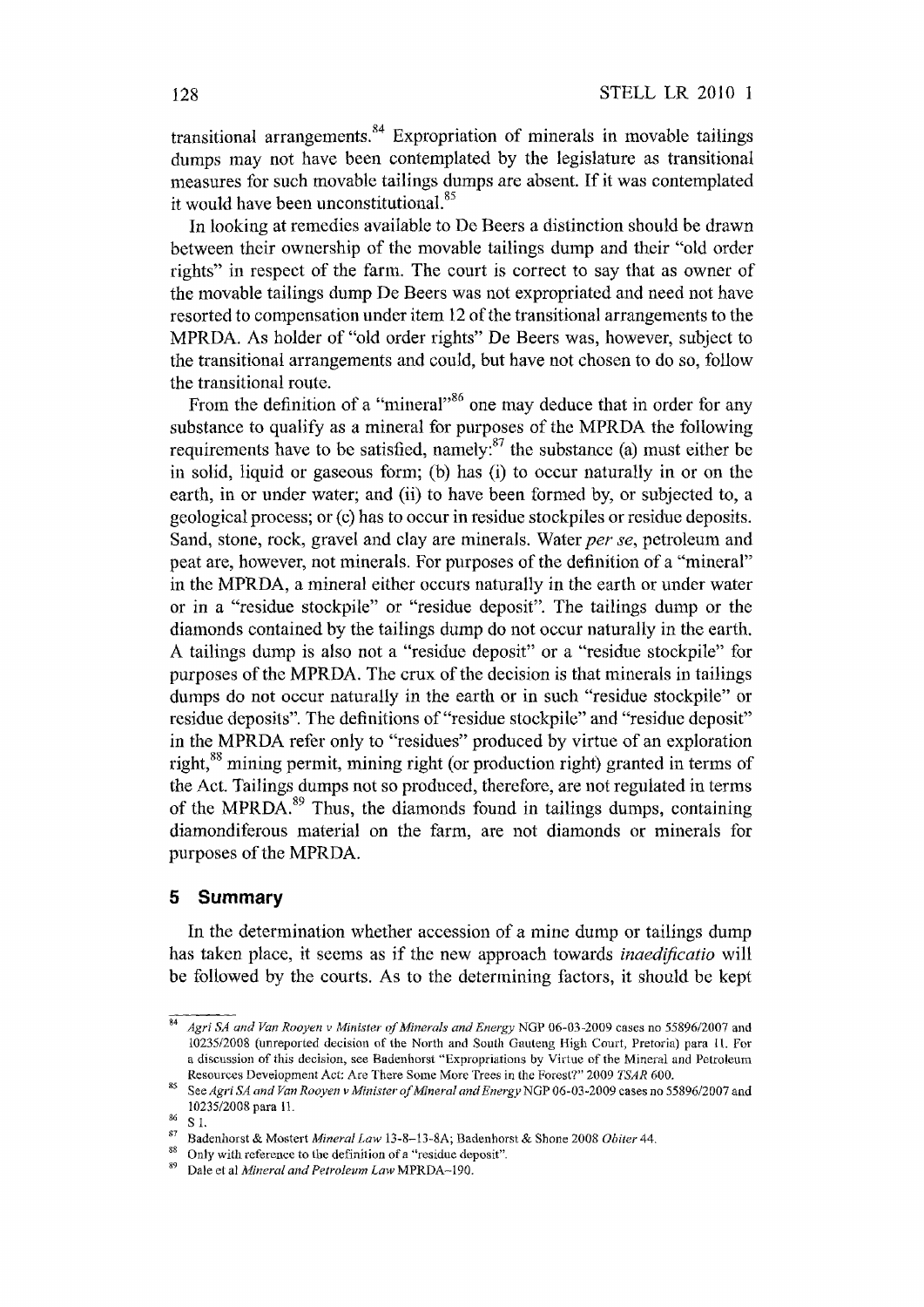in mind that the purpose of such tailings dumps is not to serve the land permanently because due to new technology such dumps can be reprocessed and mined. Whether this was always intended by different mining companies at different times and decades ago is debatable. Reprocessing of tailings dumps take place on a large scale in South Africa. A dump is considered viable for reprocessing when 0.4 grams of gold can be obtained from every ton. For instance, the familiar mine dumps south of Johannesburg are disappearing due to reprocessing. The 200 dumps scattered in and around the city are the remains of mine workings from the birth of Johannesburg in 1886. Some 170 million tons of sand have so far been removed from the dumps, and the plan is to eventually remove them all, and in the process, change the face of south Johannesburg.<sup>90</sup> The legal status of mine dumps and tailings dumps, as determined in the *De Beers* decision, will expedite this process which is to be welcomed from an economical, environmental, job creation and aesthetic perspective.

A "residue stockpile" created by a holder of a mining permit, mining right or production right in terms of the MPRDA and a "residue deposit" remaining at the termination of a prospecting right, exploration right, mining permit, mining right or production right are governed by the MPRDA. "Mining" of such a "residue deposit" is also governed by the MPRDA. A mine dump or tailings dump created before the commencement of the MPRDA and the processing and mining thereof is, however, not governed by the provisions of the MPRDA because such mine dump or tailings dump does not constitute a "residue stockpile" or a "residue deposit" being "mined" for purposes of the MPRDA. The processing and mining of such mine dumps or tailings dumps are not subject to acquisition of prospecting or mining rights in terms of the MPRDA, stringent environmental requirements and black economic empowerment provisions ofthe MPRDA, and delays in obtaining the necessary authorisations. Such activities are still subject to compliance with South African environmental, health and safety laws in general. It is submitted that the MPRDA would only be applicable to "residues" created by holders of (new order) rights in terms of the MPRDA. Tailings dumps created by holders of "old order rights" during the five year period of transition before termination of "old order mining rights" would by analogy also not be subject to the provisions of the MPRDA. Such termination of "old order mining rights" will take place either during the five year period of transition upon: (i) conversion into and registration of new order mining rights, (ii) refusal of an application for conversion by the Minister or (iii) termination of unconverted "old order mining rights" on 30 April 2009. The reason for such additional period is that item 7(7) of the transitional arrangements to the MPRDA determines that the "old order mining right" only ceases to exist upon conversion of the "old order mining right" and the registration of the mining right into which it was converted. The holder must lodge the converted mining right within 90 days from the date on which he or she received notice of conversion at the Mineral

<sup>&</sup>lt;sup>90</sup> Davie "Johannesburg's Mine Dumps Bite the Dust" http://www.ens-newswire.com/ens/jan2004/2004-01-27-0I.asp (accessed 22-03-2009).